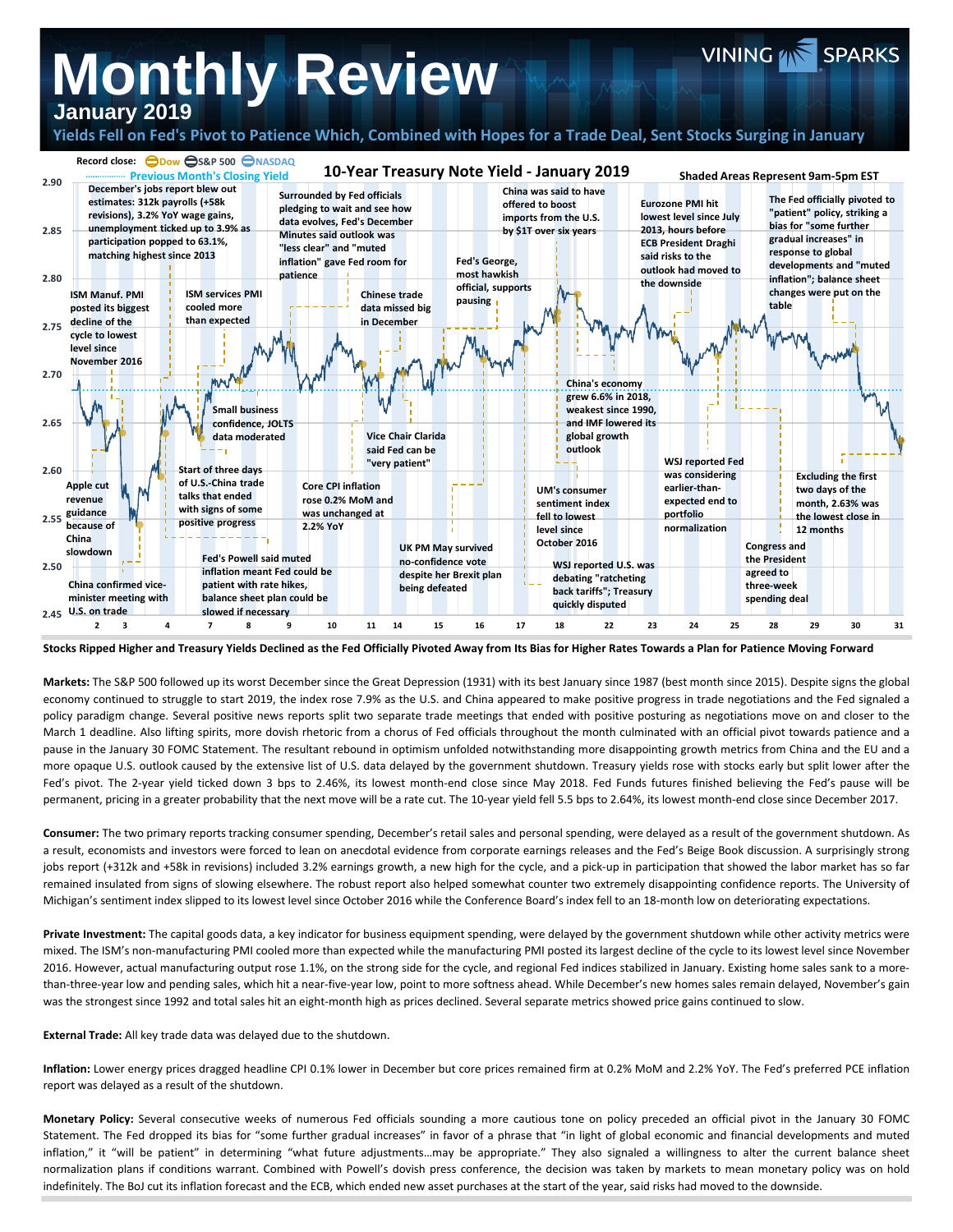## **Monthly Review January 2019**

**Yields Fell on Fed's Pivot to Patience Which, Combined with Hopes for a Trade Deal, Sent Stocks Surging in January**





VINING **WE** SPARKS